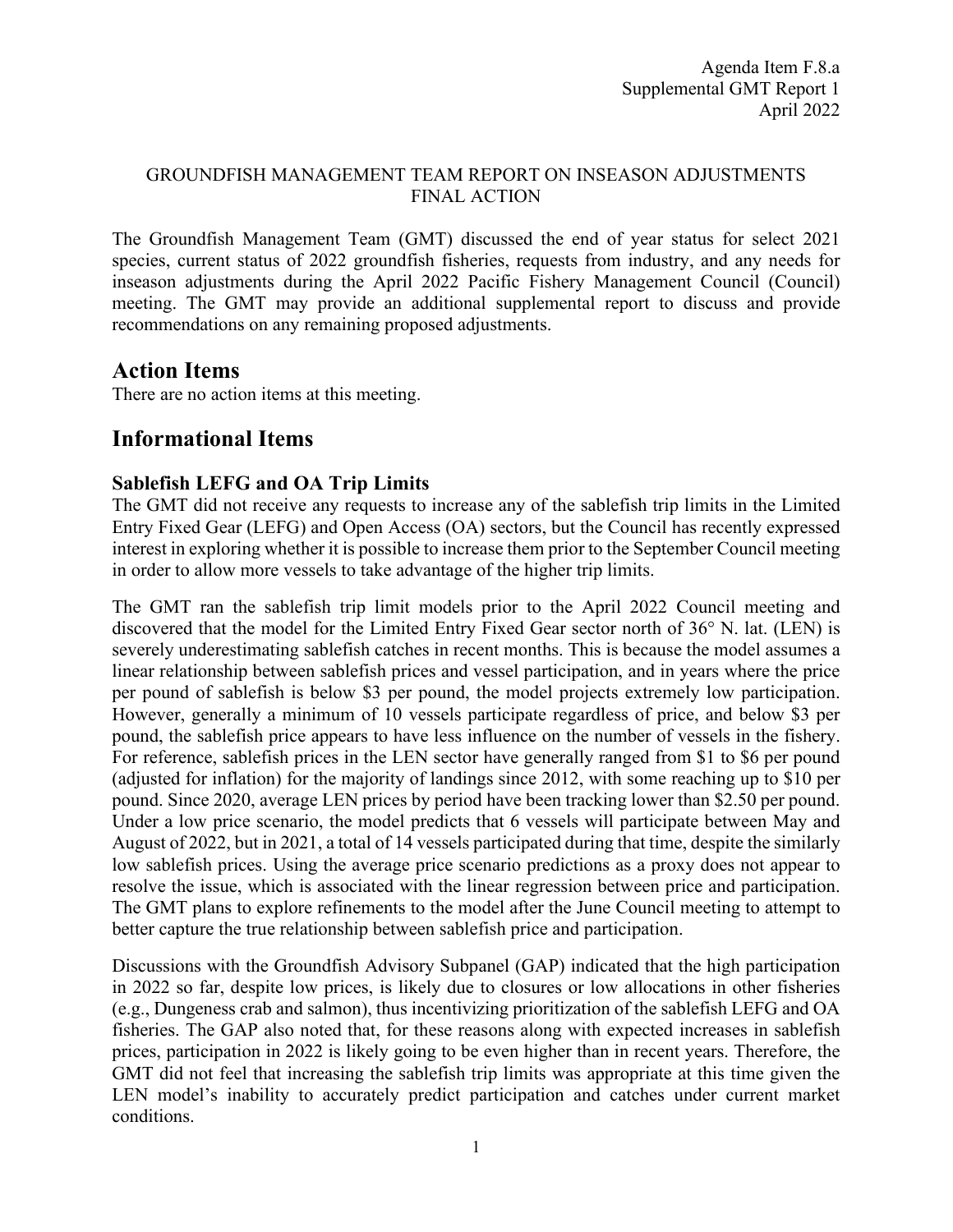The LEN sector is the highest sablefish attaining sector of the four trip limit sectors and is therefore the sector for which the Council generally takes added precaution. Additionally, the Council generally prefers to keep OA limits lower than LE limits, so the GMT did not consider increasing the Open Access North (OAN) limits. Markets and infrastructure continue to limit attainment south of 36° N. lat., so the GMT did not see a need to increase those trip limits either. The GMT will rerun the model prior to the June 2022 Council meeting and consider whether precautionary trip limit increases can be implemented at that time, recognizing that participation is likely to be high and the model may continue to underestimate catch.

#### **Chinook Salmon Scorecard**

Table 1 shows Chinook salmon catches from groundfish fisheries and exempted fishing permits (EFPs) as of April 9, 2022, in relation to the sector thresholds. The GMT typically shows the breakdown of catches from the EFPs, but notes the catches are included in [NMFS Report 1](https://www.pcouncil.org/documents/2022/03/f-8-a-supplemental-nmfs-report-1.pdf/) under this agenda item and thus not shown here.

**Table 1. Chinook salmon catch (numbers of fish) in 2022 as of April 9, 2022 in relation to the sector thresholds** (Source: PacFIN IFQ521 Combined Sector Salmon Bycatch ESA Report).

| Sector <sup>a/</sup>              | Sub-Sector             | <b>Catch To Date</b> | % of Threshold | <b>Total Threshold</b> |
|-----------------------------------|------------------------|----------------------|----------------|------------------------|
| Whiting                           | $\overline{\text{CP}}$ | N/A                  | N/A            | 11,000                 |
|                                   | <b>MS</b>              |                      |                |                        |
|                                   | Shoreside              |                      |                |                        |
|                                   | Tribal                 | 560 b/               | $5\%$          |                        |
|                                   | <b>Total</b>           | <b>560</b>           | 5%             |                        |
| Non-Whiting                       | <b>Bottom Trawl</b>    | 241                  | 4%             | 5,500                  |
|                                   | Midwater Trawl         | 42                   | $1\%$          |                        |
|                                   | Tribal                 | N/A                  | N/A            |                        |
|                                   | <b>Fixed Gear</b>      | $500 \text{ c}$      | 9%             |                        |
|                                   | WA Rec                 |                      |                |                        |
|                                   | OR $Rec + long leader$ |                      |                |                        |
|                                   | CA Rec                 |                      |                |                        |
|                                   | <b>Total</b>           | 783                  | 14%            |                        |
| All groundfish fisheries $& EFPs$ |                        |                      |                |                        |

a/ Also, there is a reserve of 3,500 fish, in addition to the number of fish in the whiting and non-whiting thresholds. b/ Current year tribal landings are estimated as the maximum of the historic landings for the last 5 years. c/ GMT proposed assumption of annual mortality, which assumed maximum historical mortality (154) plus a 250 fish buffer from the 2017 BiOp and an additional 96 fish to account for some uncertainty in recreational salmon seasons; recreational estimates only apply to groundfish fisheries occurring outside of salmon seasons.  $N/A$  = no catch to date

## **Shortbelly Rockfish Scorecard**

Table 2 estimates that 8.2 mt of shortbelly rockfish has been taken as of April 9, 2022. The GMT notes that shortbelly rockfish is once again available on the public groundfish scorecard (Report GMT007) on the [PacFIN Reports Dashboard.](https://reports.psmfc.org/pacfin/f?p=501:1000:) **Since the data is publicly available**, **the GMT**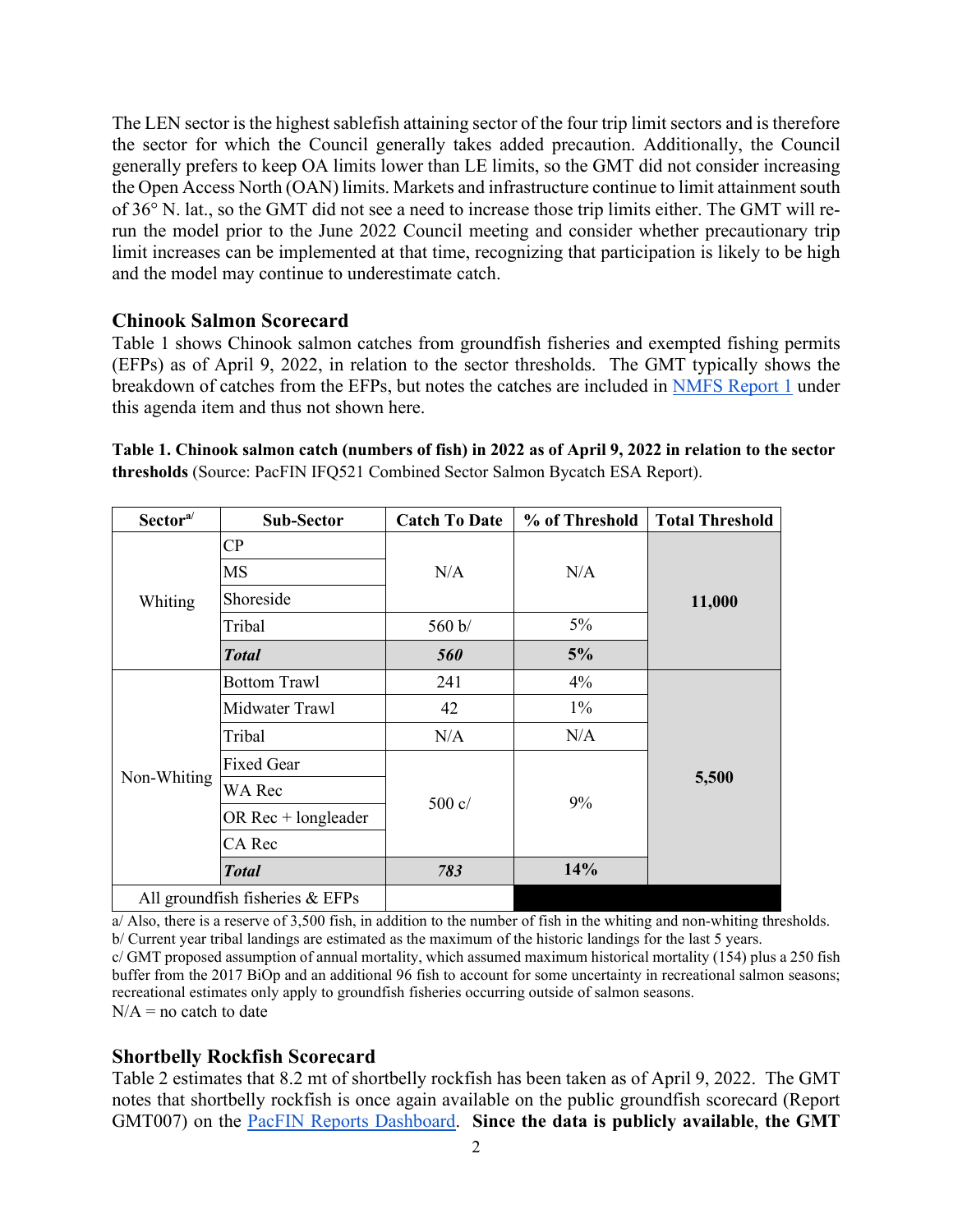**requests guidance from the Council on continued inclusion of this table in future inseason reports**.

Table 2. Estimated mortality of shortbelly rockfish by sector, as of April 9, 2022. (Source: PacFIN)

| Sector                        | <b>Estimated Mortality (mt)</b> |  |
|-------------------------------|---------------------------------|--|
| At-Sea Hake Catcher Processor | N/A                             |  |
| At-Sea Hake Mothership        |                                 |  |
| <b>IFQ</b>                    | 8.2                             |  |
| Incidental/Miscellaneous      | N/A                             |  |
| Shoreside Hake                | N/A                             |  |
| Treaty                        | N/A                             |  |
| <b>Total</b>                  | 8.2                             |  |
| <b>Threshold</b>              | 2,000                           |  |

 $N/A$  = no catch to date